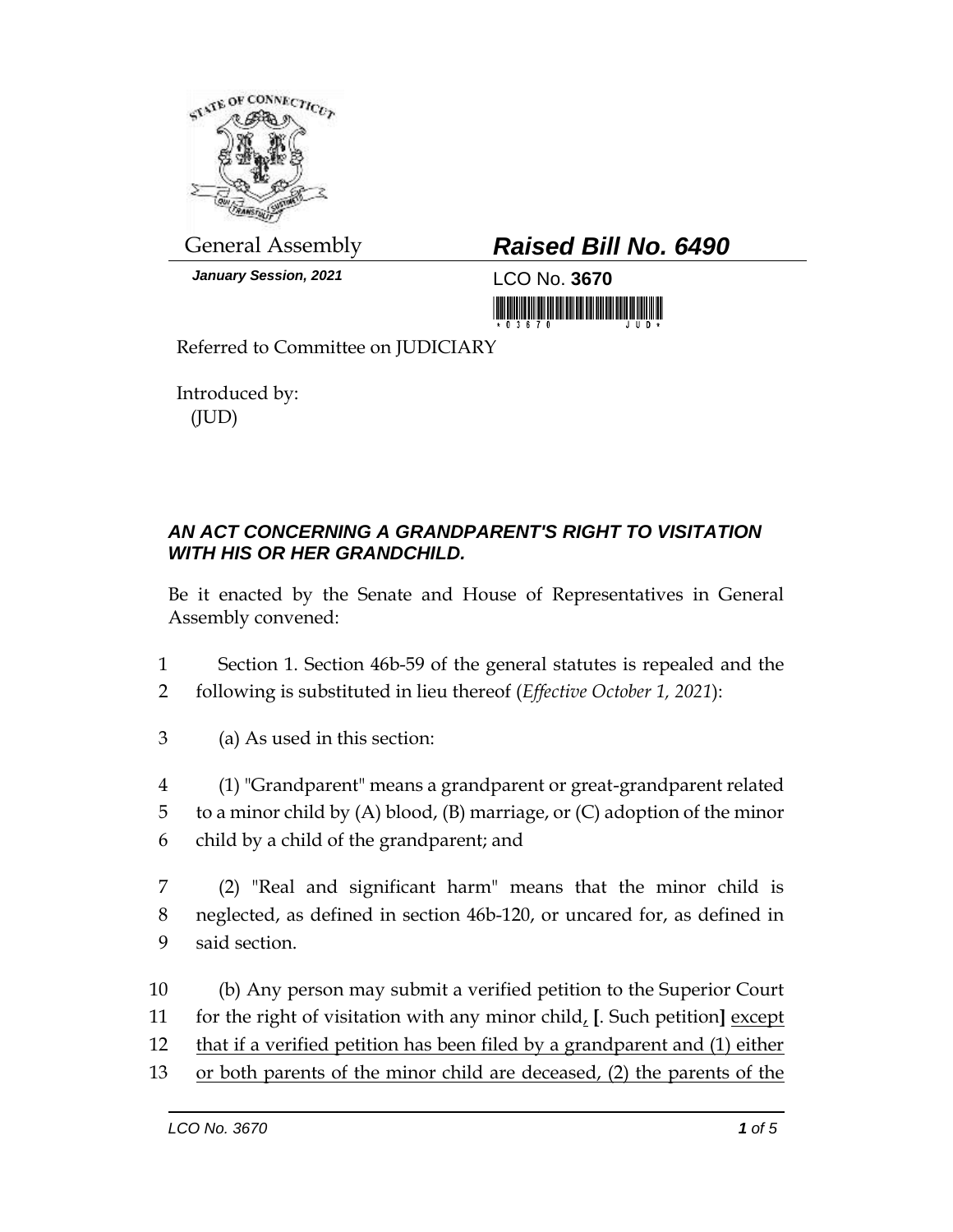minor child are divorced, or (3) the parents of the minor child are living separate and apart in different locations, the verified petition for the 16 right of visitation shall be determined in accordance with the provisions of section 2 of this act. A verified petition submitted under this section shall include specific and good-faith allegations that **[**(1)**]** (A) a parent- like relationship exists between the person and the minor child, and **[**(2)**]**  $(B)$  denial of visitation would cause real and significant harm. Subject to subsection (e) of this section, the court shall grant the right of visitation with any minor child to any person if the court finds after hearing and by clear and convincing evidence that a parent-like relationship exists between the person and the minor child and denial of visitation would cause real and significant harm. (c) In determining whether a parent-like relationship exists between the person and the minor child, the Superior Court may consider, but shall not be limited to, the following factors: (1) The existence and length of a relationship between the person and the minor child prior to the submission of a petition pursuant to this section; (2) The length of time that the relationship between the person and the minor child has been disrupted; (3) The specific parent-like activities of the person seeking visitation toward the minor child; (4) Any evidence that the person seeking visitation has unreasonably undermined the authority and discretion of the custodial parent; (5) The significant absence of a parent from the life of a minor child; (6) The death of one of the minor child's parents;

- (7) The physical separation of the parents of the minor child;
- (8) The fitness of the person seeking visitation; and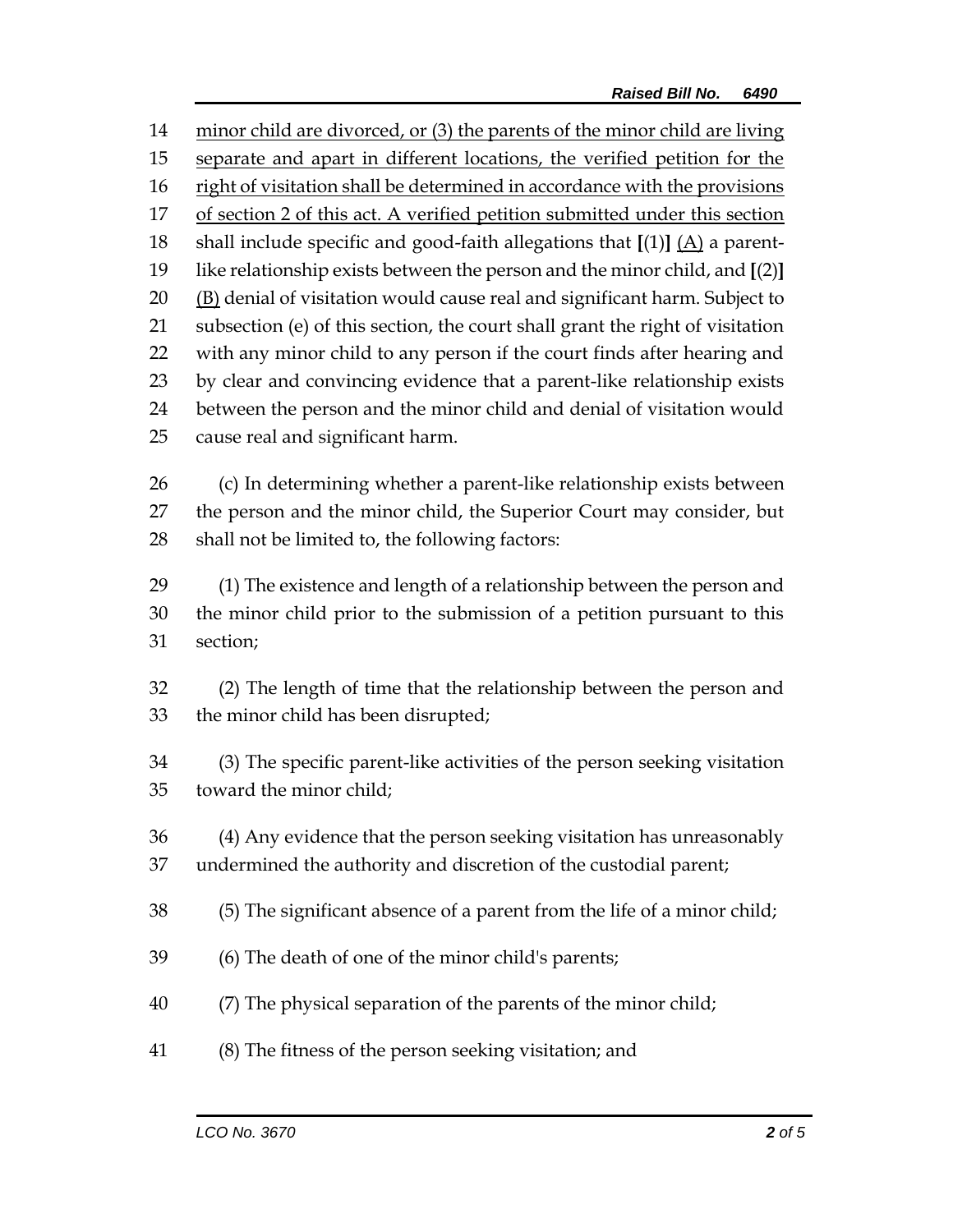(9) The fitness of the custodial parent.

 (d) In determining whether a parent-like relationship exists between a grandparent seeking visitation pursuant to this section and a minor child, the Superior Court may consider, in addition to the factors enumerated in subsection (c) of this section, the history of regular contact and proof of a close and substantial relationship between the grandparent and the minor child.

 (e) If the Superior Court grants the right of visitation pursuant to subsection (b) of this section, the court shall set forth the terms and conditions of visitation including, but not limited to, the schedule of visitation, including the dates or days, time and place or places in which the visitation can occur, whether overnight visitation will be allowed and any other terms and conditions that the court determines are in the best interest of the minor child, provided such conditions shall not be contingent upon any order of financial support by the court. In determining the best interest of the minor child, the court shall consider the wishes of the minor child if such minor child is of sufficient age and capable of forming an intelligent opinion. In determining the terms and conditions of visitation, the court may consider (1) the effect that such visitation will have on the relationship between the parents or guardians of the minor child and the minor child, and (2) the effect on the minor child of any domestic violence that has occurred between or among parents, grandparents, persons seeking visitation and the minor child.

 (f) Visitation rights granted in accordance with this section shall not be deemed to have created parental rights in the person or persons to whom such visitation rights are granted, nor shall such visitation rights be a ground for preventing the relocation of the custodial parent. The grant of such visitation rights shall not prevent any court of competent jurisdiction from thereafter acting upon the custody of such child, the parental rights with respect to such child or the adoption of such child and any such court may include in its decree an order terminating such visitation rights.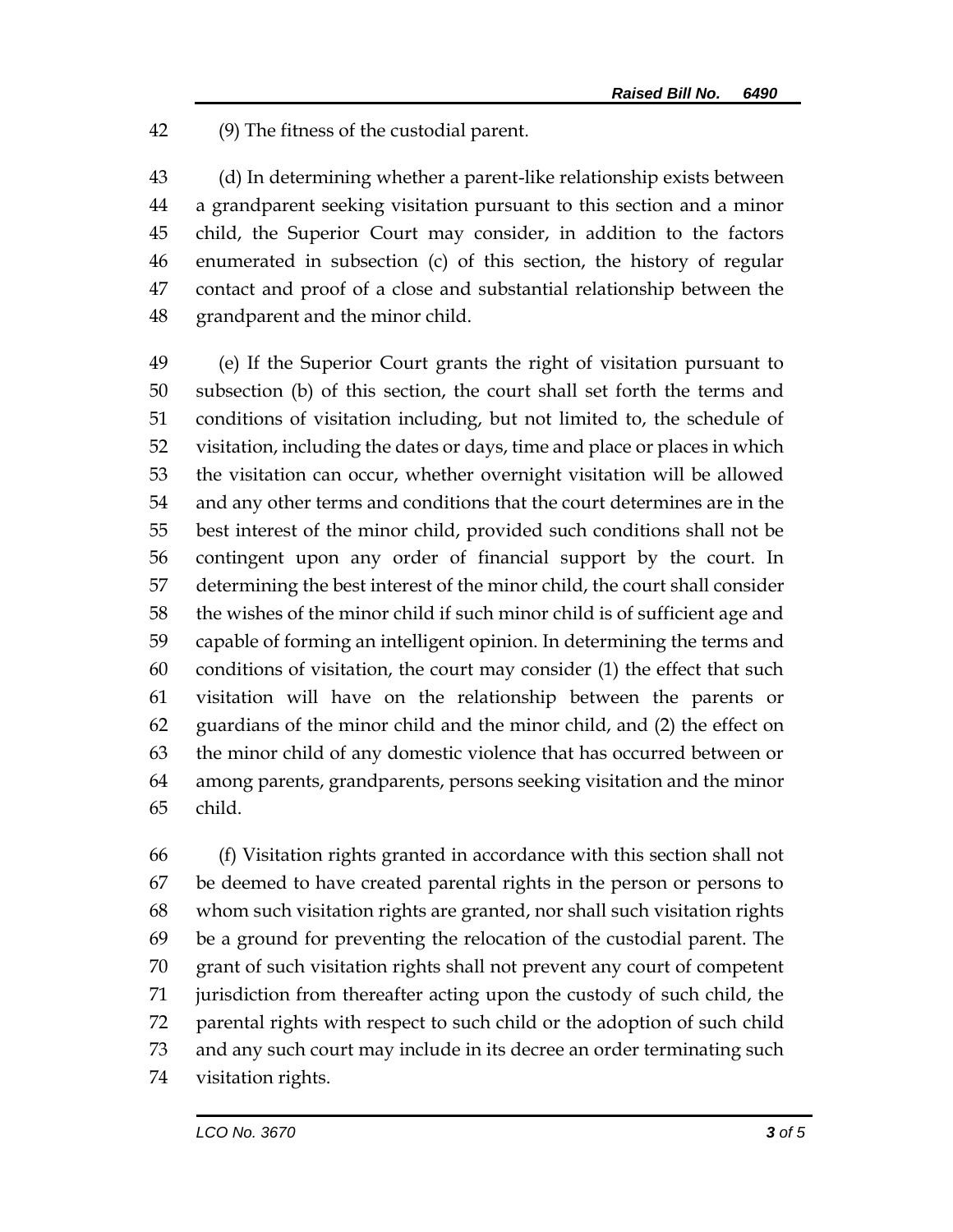(g) Upon motion, the court may order the payment of fees for another party, the attorney for the minor child, the guardian ad litem, or any expert by any party in accordance with such party's financial ability.

 Sec. 2. (NEW) (*Effective October 1, 2021*) (a) As used in this section, (1) "grandparent" means a grandparent or great-grandparent related to a minor child by blood, marriage or adoption of the minor child by a child of the grandparent, and (2) "unreasonably depriving the grandparent of the opportunity to visit with the minor child" includes, but is not limited to, denying a grandparent the opportunity to visit with the minor child 84 for a period of time exceeding ninety days.

 (b) Any grandparent may submit a verified petition under this section to the Superior Court for the right of visitation with a minor child, as described in subdivision (1) of subsection (a) of this section, when (1) either or both parents of the minor child are deceased, (2) the parents of the minor child are divorced, or (3) the parents of the minor child are living separate and apart in different locations. The court shall grant the right of visitation with any minor child to any grandparent if the court finds after hearing and by clear and convincing evidence that: (A) The child's parents or guardians are unreasonably depriving the grandparent of the opportunity to visit with the minor child; (B) awarding the grandparent visitation will not interfere with the relationship between the minor child and the parents or guardians; and (C) (i) the minor child's parents or guardians are unfit, or (ii) there are compelling circumstances to overcome the presumption that the decision by the parents or guardians to deny the grandparent visitation is in the best interest of the minor child, provided any determination by the court as to the best interest of the minor child shall be made by utilizing Judicial Branch resources and at no cost to the parties.

 (c) The court may award the prevailing party necessary and reasonable expenses incurred by or on behalf of the party, including costs and attorneys' fees.